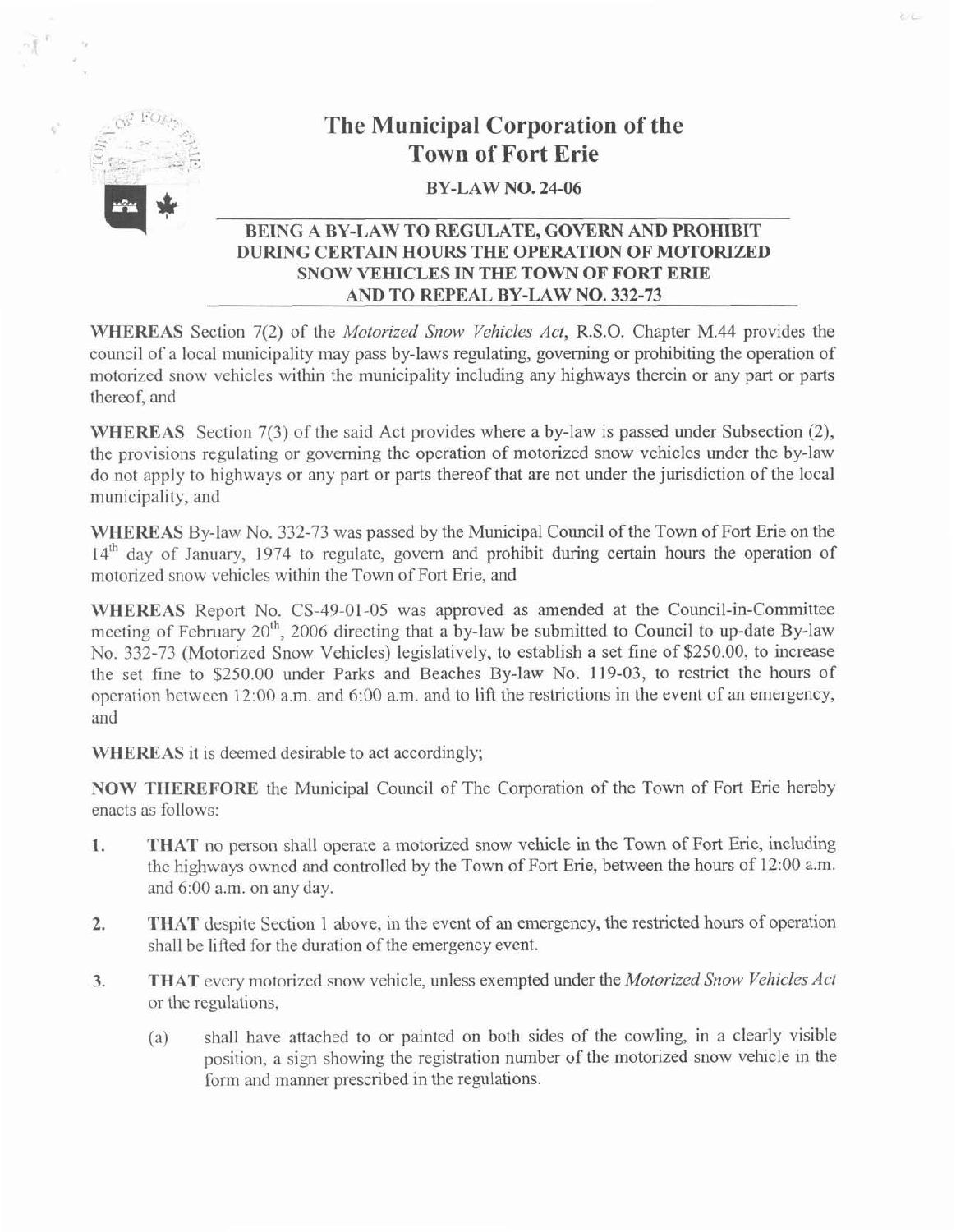#### **By-law No. 24-06 PAGE TWO**

28

- (b) when being driven, the registration number to be displayed under Section 3(a) above, shall be kept free of dirt, snow and ice, in good repair, and the view thereof shall not be obscured or obstructed by any part of the motorized snow vehicle or any equipment or attachment thereon or by the load carried thereon.
- **4. THAT** the provisions of the *Motorized Snow Vehicles Act* shall apply herein.
- **5. THAT** every person who contravenes any provision of this by-law is guilty of an offence and is liable upon conviction and at the discretion of the presiding Justice of the Peace or Judge of the Ontario Court (Provincial Division) or other relevant Justice or Judge or Court, to a fine pursuant to the provisions of the *Provincial Offences Act,* R.S.O. 1990, Chapter P.33 as amended.
- **6. THAT** every person who contravenes Section 1 of this by-law is guilty of an offence and is liable to the set fine established under Schedule "A" annexed hereto.
- **7. THAT** any person found to be in contravention of this by-law, shall be issued a notice of such violation. Every such person may, within seventy-two hours of the time when such notice was issued, pay at the Town of Fort Erie Municipal Offices a penalty for and in fill satisfaction of such violation as set out in Schedule "A" annexed hereto. The failure of such person to pay the said sum as set forth in Schedule "A" hereto, subjects him or her to the penalties hereinbefore provided for the violation of the provisions of this by-law.
- **8. THAT** the court, in which the conviction has been entered, and any court of competent jurisdiction thereafter, may make an order prohibiting the continuation or repetition of the offence by the person convicted, and such order shall be in addition to any other penalty imposed on the person convicted.
- **9. THAT** in the event that any provision of this by-law is found to be invalid or unenforceable, all other provisions of this by-law shall remain in force or effect.
- **10. THAT** the set fine described herein shall come into force and effect upon receipt of the Judge's Order from the Ministry of the Attorney General.
- **11. THAT** this by-law shall be enforced by the Niagara Regional Police.
- **12. THAT** pursuant to the provisions of Section 227 of the *Municipal Act,* 2001 the Clerk of the Town of Fort Erie is hereby authorized to effect any minor modifications or corrections of an administrative, numerical, grammatical, semantical or descriptive nature or kind to the by-law and schedules as may be necessary after the passage of this by-law.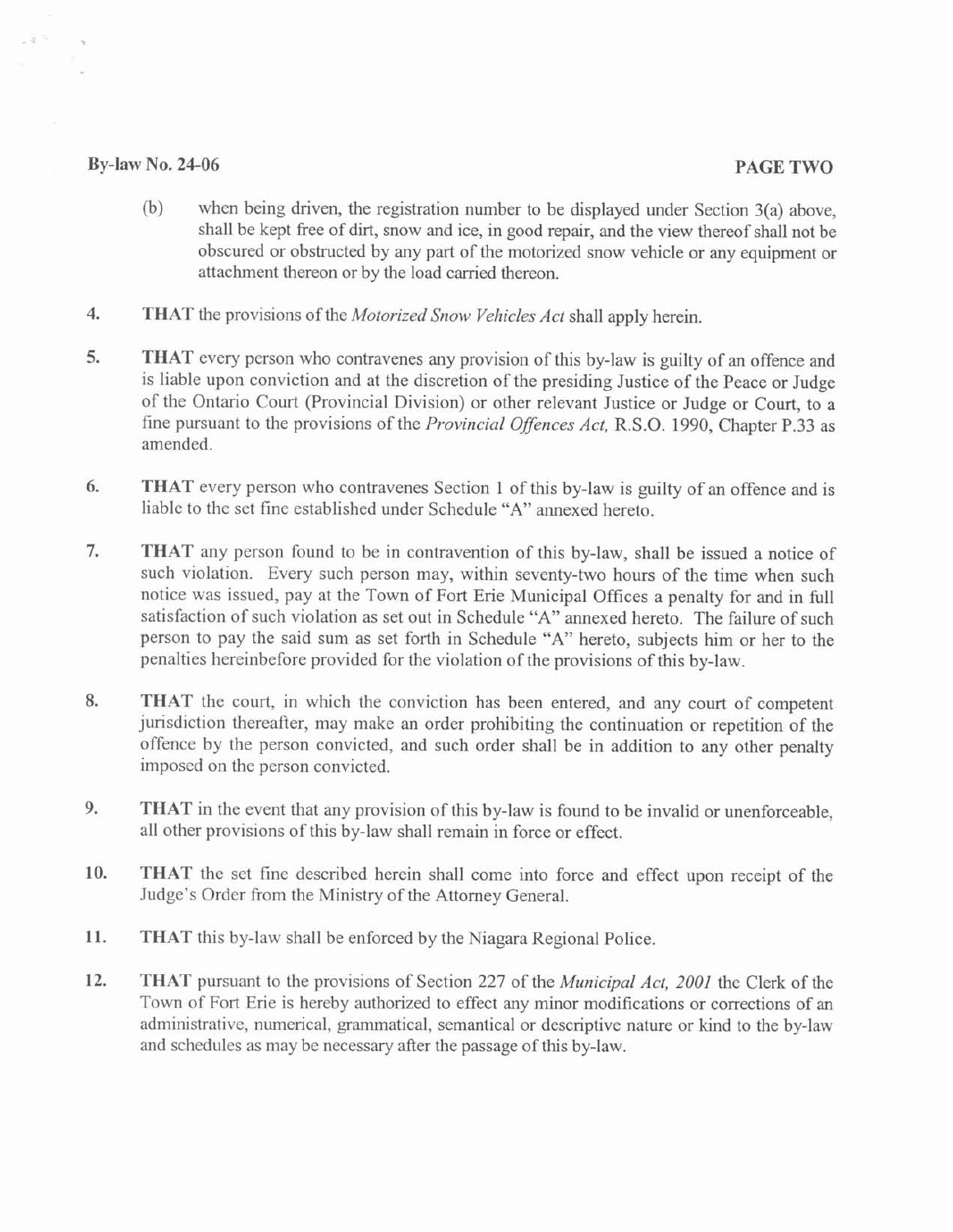#### **By-law No. 24-06 PAGE THREE**

ÿ.  $\boldsymbol{r}$ 

à.

s

**13. THAT** By-law No. **332-73** be and it is hereby repealed.

**READ A FIRST, SECOND AND THIRD TIME AND FINALLY PASSED THIS 27th DAY OF FEBRUARY, 2006.** 



**I, Carolyn J. Kett, the Clerk, of The Corporation of the Town of Fort Erie hereby certifies the foregoing to be a true certified copy of By-law No. 24-06 of the said Town. Given under my hand and the seal of the said Corporation this day of** , **200** .